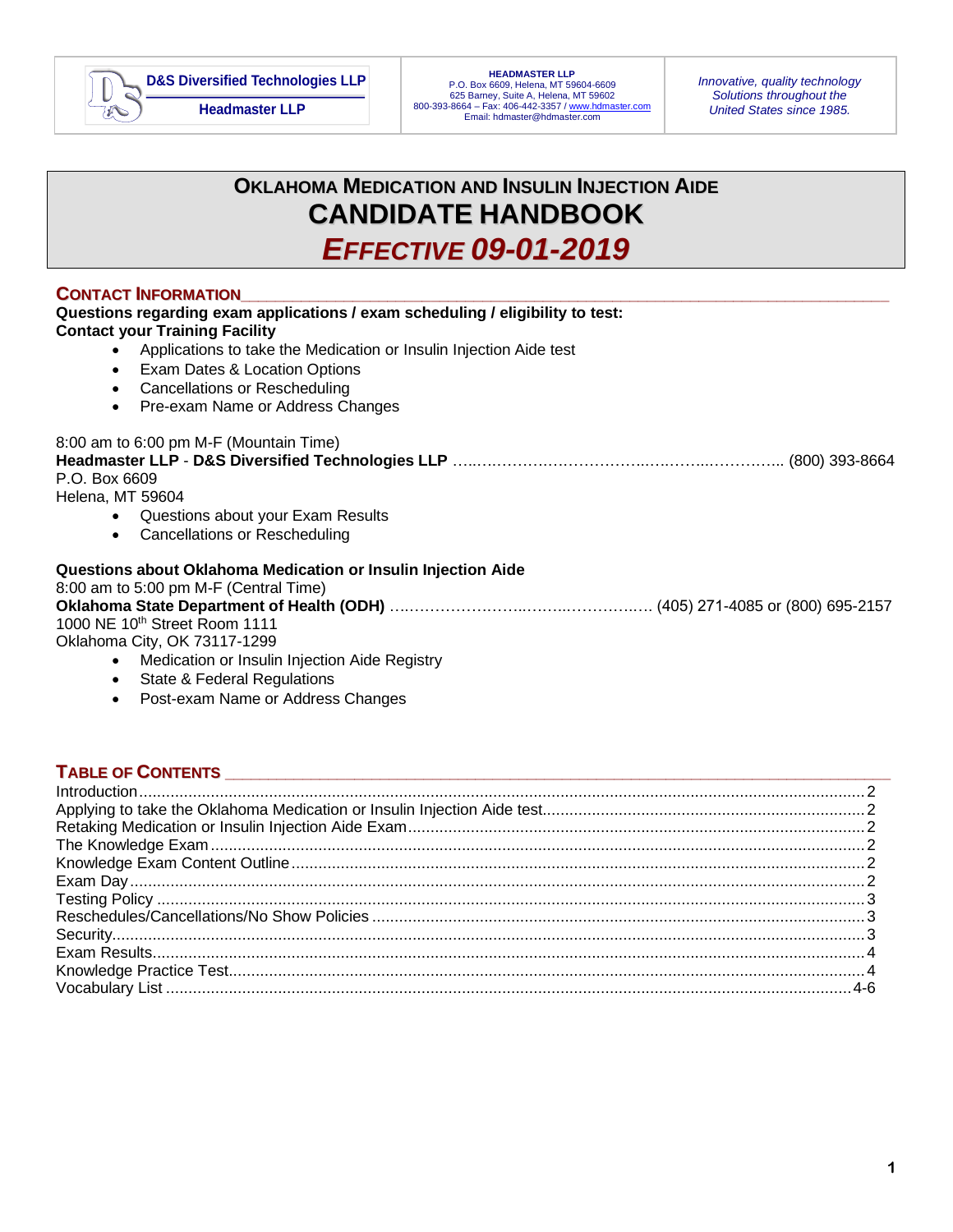### **INTRODUCTION**

A Medication or Insulin Injection Aide competency evaluation program provides specific standards for Medication or Insulin Injection Aide related knowledge and skills. The purpose of a Medication or Insulin Injection Aide competency evaluation program is to ensure that candidates who are seeking to be Medication or Insulin Injection Aides understand these standards and can competently and safely perform the job of an entry-level Medication or Insulin Injection Aide. This handbook describes the process of taking the Medication or Insulin Injection Aide competency exam in Oklahoma and is designed to help prepare candidates for testing. There is a 50 question multiple-choice knowledge test that must be passed with a 70% or better for Medication Aide and an 80% for Insulin Injection to be eligible for placement on the Medication or Insulin Injection Aide registry in Oklahoma. Candidates must pass the exam and meet all requirements of the Oklahoma State Department of Health for Medication or Insulin Injection Aide certification in Oklahoma and to have his/her name placed on the Oklahoma Medication or Insulin Injection Aide Registry. Oklahoma has approved HEADMASTER, LLP to provide the certification examination and scoring services for Medication or Insulin Injection Aide examinations. For questions not answered in this handbook, please contact HEADMASTER toll free at 800-393-8664 or go to www.hdmaster.com. This handbook should be kept for future reference.

# **APPLYING TO TAKE THE MEDICATION OR INSULIN INJECTION AIDE**

**EXAM**\_\_\_\_\_\_\_\_\_\_\_\_\_\_\_\_\_\_\_\_\_\_\_\_\_\_\_\_\_\_\_\_\_\_\_**\_\_\_\_\_\_\_\_\_\_\_\_**

To apply to take the Oklahoma Medication or Insulin Injection Aide Exam, contact your Training Program or please contact Headmaster at

1-800-393-8664.

# **RETAKING THE MEDICATION OR INSULIN INJECTION AIDE**

# **EXAM**\_\_\_\_\_\_\_\_\_\_\_\_\_\_\_\_\_\_\_\_\_\_\_\_\_\_\_\_\_\_**\_\_\_\_\_\_\_\_\_\_\_\_\_\_\_\_\_\_\_\_\_\_\_\_\_\_**

To apply to retake the Oklahoma Medication or Insulin Injection Aide Exam, please contact your Training Program.

# **THE KNOWLEDGE EXAM**

The Knowledge Test Proctor will give instructions for taking the Knowledge Exam using a computer work station. You will have a maximum of fifty-five (55) minutes to complete the 50 question knowledge exam. You will be told when fifteen (15) minutes are left. You may not ask questions about the content of the knowledge exam (such as "What does this question mean?") You must have a score of 70% or better for the Medication Aide and 80% or better for the Insulin Injection Aide to pass the knowledge portion of the exam. Anyone who takes or tries to take materials or information from the testing room is subject to prosecution to the full extent of the law.

# **KNOWLEDGE EXAM CONTENT OUTLINE \_\_\_\_\_\_\_\_\_\_\_\_\_\_\_\_\_\_\_\_\_\_\_\_\_\_\_\_\_\_\_\_\_\_\_\_\_\_\_\_\_\_\_\_\_\_\_\_\_\_\_\_\_\_\_\_\_\_\_\_\_**

The Knowledge Exam consists of 50 multiple-choice questions. You must score at least a 70% in order to pass the Medication Aide and 80% or better for the Insulin Injection Aide Knowledge Exam. Questions are selected from subject areas based on the Oklahoma test plan and include questions from all the required categories as defined in OBRA regulations. The subject areas are as follows:

Six Rights of Medication Administration (4) Affects of Medication on Body Systems (5) Allowable Routes (3) Regulation of Controlled Substances (2) Medication Administration (12) Medication (3) Documentation (3) Error Reporting (2) **Role** Responsibilities (7) Terminology (10) **State Regulations (2)** State Regulations (2) Advanced Insulin Administration (0)

# **EXAM DAY \_\_\_\_\_\_\_\_\_\_\_\_\_\_\_\_\_\_\_\_\_\_\_\_\_\_\_\_\_\_\_\_\_\_\_\_\_\_\_\_\_\_\_\_\_\_\_\_\_\_\_\_\_\_\_\_\_\_\_\_\_\_\_\_\_\_\_\_\_\_\_\_\_\_\_\_\_\_\_\_\_\_\_\_\_\_**

- You should arrive at your confirmed test site between twenty and thirty (20-30) minutes before your exam is scheduled to start.
- You must bring a **SIGNED, NON-EXPIRED**, **PHOTO ID (mandatory),** a second signature ID and your **\*Training Verification Form** that you were given by your Trainer at the completion of the training program. **You will not be admitted for testing if you do not bring proper ID and your Training Verifcation Form.**Examples of accepted identification include a CURRENT (NOT EXPIRED), SIGNED AND DATE BEARING:
	- Driver's license
	- State issued identification card
	- Passport
	- Alien registration card
	- Tribal identification card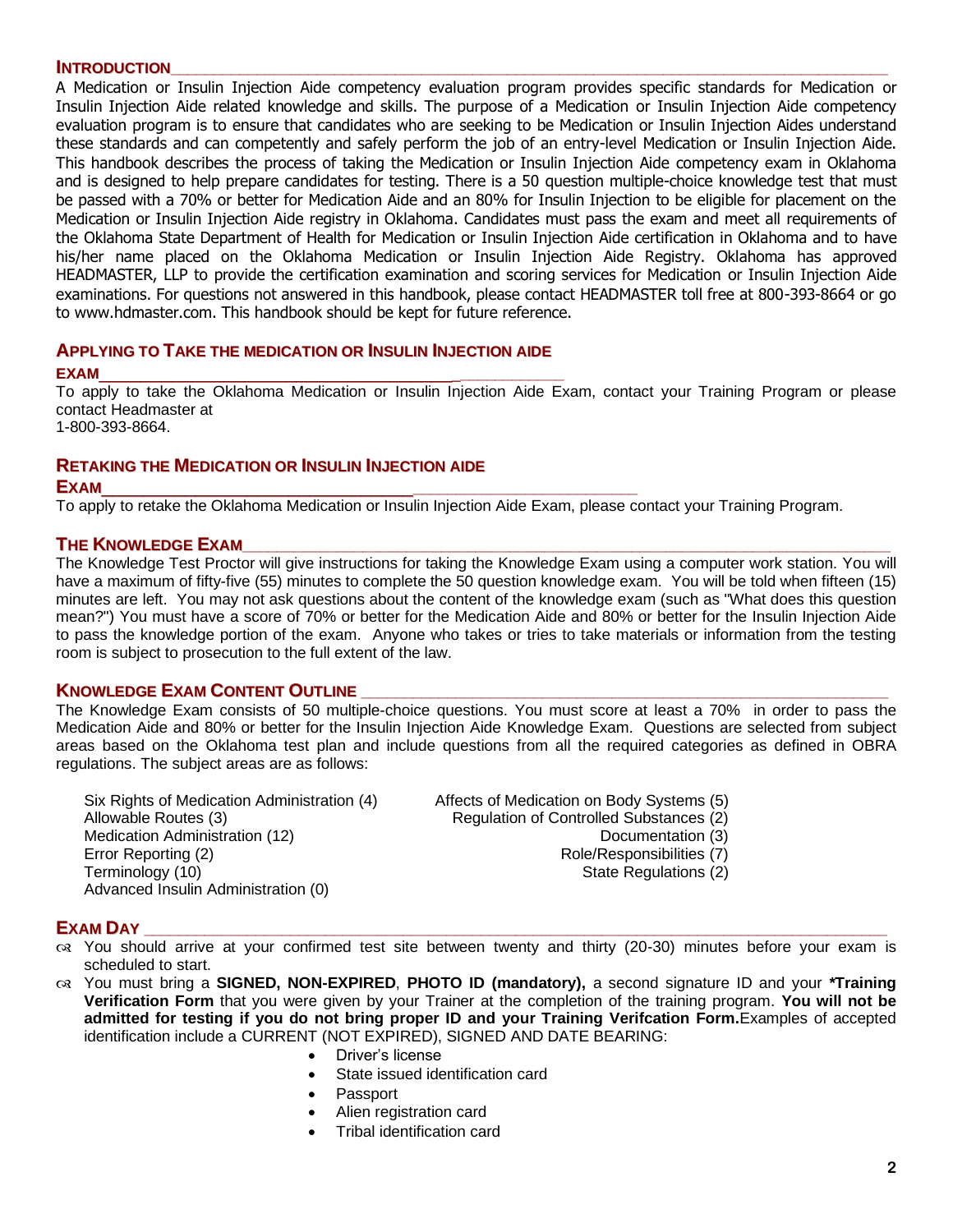- Social Security card
- Credit card or Debit card
- 1<sup>st</sup> Aid or CPR card
- Hunting or fishing license
- When you take the exam at a computerized site you will answer your questions using a computer.

# **TESTING POLICY \_\_\_\_\_\_\_\_\_\_\_\_\_\_\_\_\_\_\_\_\_\_\_\_\_\_\_\_\_\_\_\_\_\_\_\_\_\_\_\_\_\_\_\_\_\_\_\_\_\_\_\_\_\_\_\_\_\_\_\_\_\_\_\_\_\_\_\_\_\_\_\_\_\_\_\_\_\_\_\_\_**

## *The following policies are observed at each test site:*

- If you arrive late for your confirmed exam, do not bring appropriate ID,or do not have your Training Verification Form than you will not be admitted to the exam. You will be considered a NO SHOW and any exam fees paid will NOT be refunded. **If you NO SHOW for your testing day you will have to repay your testing fees before being allowed to test again.**
- Cellular phones, smart watches, beepers, etc. or any other electronic devices are not permitted during testing and there is no place for storage of personal belongings.
- You are NOT permitted to bring personal belongings such as briefcases, large bags, study materials, extra books, or papers into the testing room. The only exception is a non-electronic language word-for-word translation dictionary that you must show to the knowledge test proctor before you start the knowledge exam.
- $\infty$  You may not take any notes or other materials from the testing room.
- $\infty$  You are not permitted to eat, drink, smoke or take a break during the exam.
- If you are discovered causing a disturbance of any kind or engaging in any kind of misconduct, you will be dismissed from the exam and reported to your training program and the Oklahoma State Department of Health.
- No visitors, guests, pets or children are allowed or will be provided for during testing.

# **RESCHEDULE / CANCELLATION / NO SHOW POLICIES\_\_\_\_\_\_\_\_\_\_\_\_\_\_\_\_\_\_\_\_\_\_\_\_\_\_\_\_\_\_\_\_\_\_\_\_\_\_\_\_\_\_\_\_\_\_\_\_\_\_**

**Reschedules**– All candidates can reschedule 1 full business day before the test (excluding Saturdays, Sundays and Holidays) before your scheduled exam day*.* For example, if you are scheduled to take an exam on Saturday and you need to reschedule, you will need to notify Headmaster no later than 6pm Mountain Standard Time on the Thursday preceding your exam. *Reschedules will not be granted if requested outside of that time frame*.

**Cancellations**– Cancellation requests must be made within six (6) months of payment of testing fees with Headmaster. A request must be made *in writing* to cancel a test any time up until 1 business day preceding a scheduled test day, **excluding** Saturdays, Sundays, and Holidays, to qualify for a full refund of any testing fees paid, minus a \$25 cancellation fee. We accept faxed or emailed requests for cancellation.

**No Shows-**Candidates are considered a No Show for the following reasons:

\*They are late to their exam or do not go at all

\*They do not bring proper ID

\*They do not bring their Training Verification Form

Candidates that NO SHOW for the scheduled exam will forfeit their test fee and MUST apply for a new exam date and pay another test fee.

### *No Show fees partially offset Headmaster costs incurred for services requested and resulting work that is performed.*

If you No Show for any of the following reasons please provide the requested documentation to be considered for a free reschedule:

**Car breakdown**: A tow bill or other appropriate documentation must be submitted to Headmaster within **2 business days** of the missed exam.

**Medical emergency**: A doctor's note must be submitted to Headmaster within **5 business days** of the missed exam date**.** 

**Death in the family**: An obituary for **immediate family only. M**ust be submitted to Headmaster within **14 business days** of the missed exam.

*If the required documentation is not received within the specified time frame than the No Show will stand and the candidate will have to repay their testing fees.*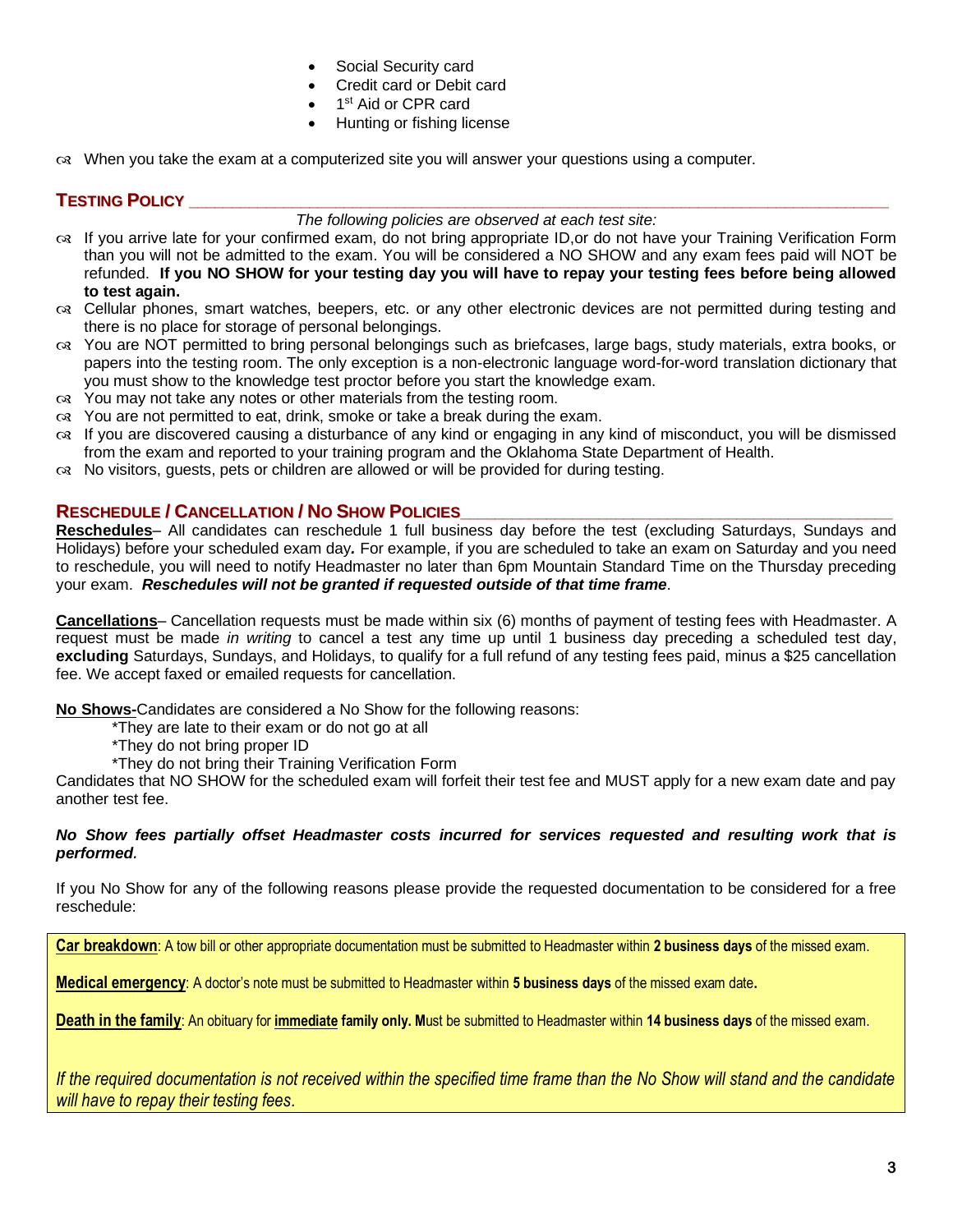# **SECURITY\_\_\_\_\_\_\_\_\_\_\_\_\_\_\_\_\_\_\_\_\_\_\_\_\_\_\_\_\_\_\_\_\_\_\_\_\_\_\_\_\_\_\_\_\_\_\_\_\_\_\_\_\_\_\_\_\_\_\_\_\_\_\_\_\_\_\_\_\_\_\_\_\_\_\_\_\_\_\_\_\_\_\_\_\_\_\_\_**

Anyone who removes or tries to remove test material or information from the test site will be prosecuted to the full extent of the law, will be recorded as an exam failure, and will not be allowed to retest for a minimum period of six months. Study materials, other than this candidate handbook, may not be brought to the test site. If you give or receive help from anyone during testing, the exam will be stopped, your exam will be scored as a failed exam, you will be dismissed from the testing room, you will forfeit any testing fees paid, will have a NO SHOW status in our computer scoring system, and your name will be reported to the appropriate agency.

### **EXAM** RESULTS

After you have completed the knowledge exam your exam results will be sent to the Oklahoma Department of Health. If you fail the exam, you must contact your training program about retaking the Medication or Insulin Injection Aide exam. If you fail a third attempt of the knowledge exam you must retrain before any additional testing attempts are allowed. Results are available after 6:00 pm mountain time the following business day. We do mail a test results letter via the United States Postal Service the same day exams are scored or you may securely access your results at **[www.hdmaster.com](http://www.hdmaster.com/)**

You may request an official re-scoring of your exam if you believe there has been a scoring error. Submit a detailed written request along with a \$25 test review fee. This request must be received by Headmaster within 10 days of the date the exam was taken. We will hand score and double check your exam based on the evidence you submit. If there is an error discovered your \$25 test review fee will be refunded.

### **KNOWLEDGE PRACTICE EXAM \_\_\_\_\_\_\_\_\_\_\_\_\_\_\_\_\_\_\_\_\_\_\_\_\_\_\_\_\_\_\_\_\_\_\_\_\_\_\_\_\_\_\_\_\_\_\_\_\_\_\_\_\_\_\_\_\_\_\_\_\_\_\_\_\_\_\_\_\_**

Available on our web site at **[www.hdmaster.com](http://www.hdmaster.com/)**, you may also purchase complete practice tests that are randomly generated, based on the Oklahoma Medication or Insulin Injection Aide test plan, and each practice test taken will be unique. A mastery learning testing method is used. This means candidates must get the question they are attempting correct before they may move onto the next question. A first attempt percentage score and vocabulary feedback are supplied upon completion of the practice test. A list of vocabulary words to study is provided at the end of each test. Single or discounted group purchase plans are available. Visit **[www.hdmaster.com](http://www.hdmaster.com/)** for more details.

# **OKLAHOMA MA KNOWLEDGE EXAM VOCABULARY WORDS STUDY LIST \_\_\_\_\_\_\_\_\_\_\_\_\_\_\_\_\_\_\_\_\_\_\_\_\_\_\_\_**

absorption abuse ac acetaminophen acetaminophen(APAP)/hydrocodone administering medication administration protocols adverse effect Advil airborne precautions Albuterol alcohol wipe allergic reactions analgesic analgesics anaphylactic anaphylaxis anemia anorexia antacids antianginals antiarrhythmics antibiotic anticoagulants anticonvulsants antiemetic anti-emetic administration antihistamines antihypertensives antiparkinsonian agents

antipruritic antipsychotic antitussives apical applying anti-fungal cream aspiration aspirin asthma astringents Ativan Axid bacterial infections benztropine (Cogentin) benztropine mesylate (Cogentin) bid bipolar disorder bleeding blood pressure bowel movement bradycardia broad spectrum bulk-forming laxative c (with) Calamine/diphenhydramine capsule cardiac drugs cardiovascular carisoprodol catapres (clonidine) central nervous system

certificate renewal certification process changing condition cholesterol circulation Clonidine codeine **Colace** confidentiality congestive heart failure constipation contraindicated controlled substances coronary artery disease corticosteriod therapy corticosteroids coumadin crushing medications current information **Darvocet** decongestant delegation dentists Depakote deterioration diabetes diabetes mellitus digitalis digoxin Digoxin administration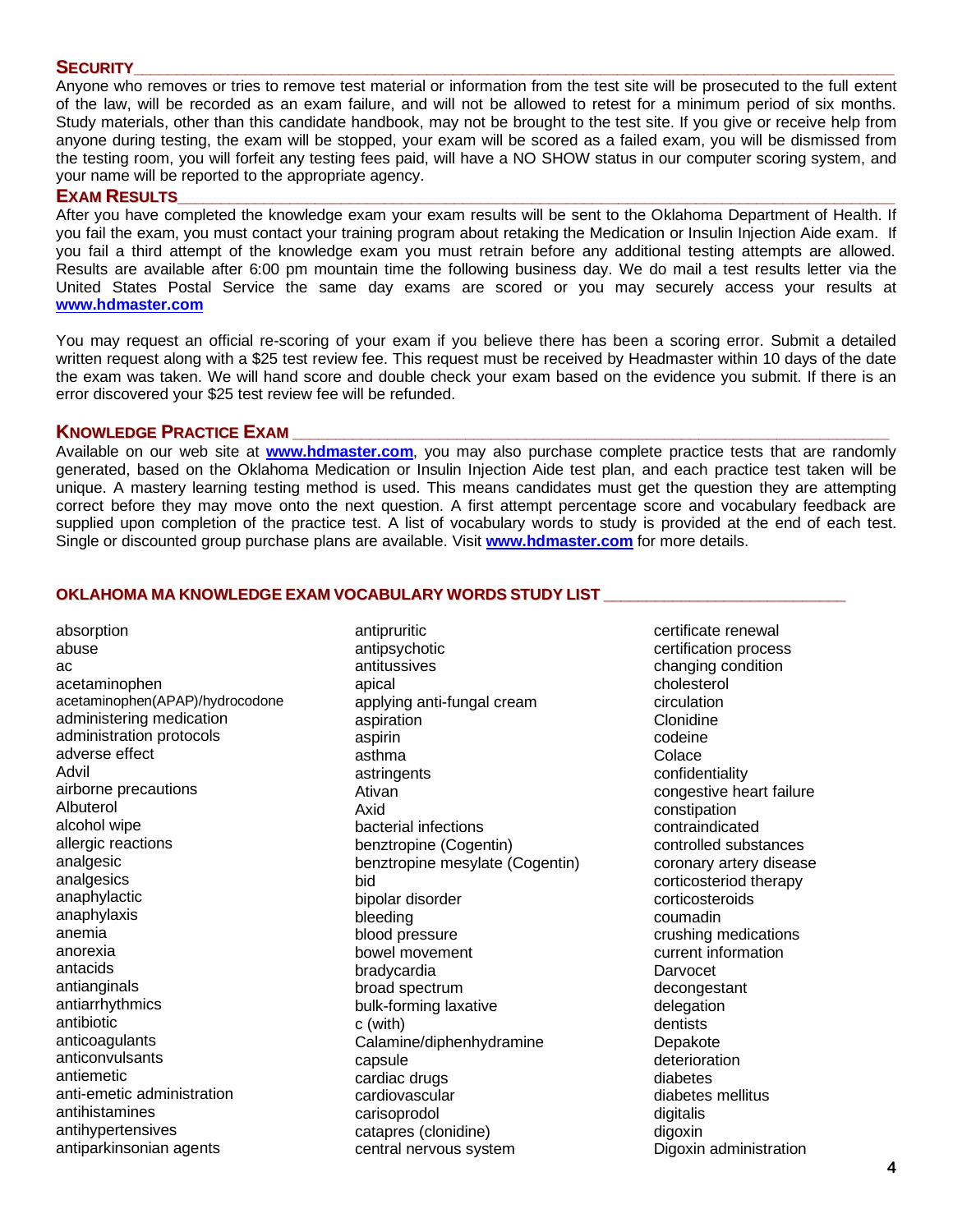Dilantin discoloration discontinued medication diuretic diuretics diverticulitis documentation dosage dosage schedules drowsiness drug abuse drug dependence drug interactions drug metabolism drug orders Duo Derm duragesic dyspnea ear drops edema elixir emphysema empty stomach enteric coatings enteric-coated tablets estrogen excretion exercise expectorants expiration date extrapyramidal symptoms (EPS) eye medications eyes facility policy fast sugar fever fiber Flexeril fluoxetine Fosamax furosemide gastric mucosa gastrointestinal glaucoma glipizide (Glucotrol XL) glucometer **Glucotrol** gout gtt habit forming **Halcion** hallucinations hand washing heart rate hemoptysis herbal medications histamine hives hs hyperglycemia hyperkalemia

hyperpnea hypertension hypoglycemia hypothyroidism ibuprofen impactions infections inflammation inhalants injection site insect sting insulin intestinal iron sulfate itching IV kidneys Lanoxin laryngeal Lasix laxatives legally permitted to write prescriptions levaquin levothyroxine sodium (Synthroid) Librium Lipitor lisinopril lithium Lomotil lorazepam Lortab macular degeneration malabsorption medication absorption medication administration record medication aide's role medication calculation medication error medication inventory medication names medication order medication stability **Metamucil** mg Milk of Magnesia muscle relaxants myocardial infarction naproxen (Naprosyn) narcotics nebulizer needles neomycin sulfate nitrates nitrofurantoin (Furadantine) nitroglycerin nitroglycerine nonpharmacologic nose drops NSAIDs nurse practioners

Nursing Drug Reference manual OD ointment Oklahoma Medication Aide older adults ophthalmic medications opthalmic optic oral antibiotic oral hypoglycemics oral medications oral preparations **Orinase** orthopnea osteoarthritis osteoporosis OTC otic otic medications **OxyContin** parenteral Parkinson's disease Paxil pc pediculicide penicillin Percocet peripheral vascular disease peristalsis pharmacists pharmacy label phenazopyridine (Pyridium) phenytoin sodium (Dilantin) physicians physiological actions placebo pneumonia PO potassium Potassium sparing diuretics prednisone prescription label prescription refills prescription warnings priority of duties prn PRN order Proventil providers Prozac psychotropic pyorrhea q2h qam qd QD administration qid qod rectal suppositories rectal suppository refuse medication